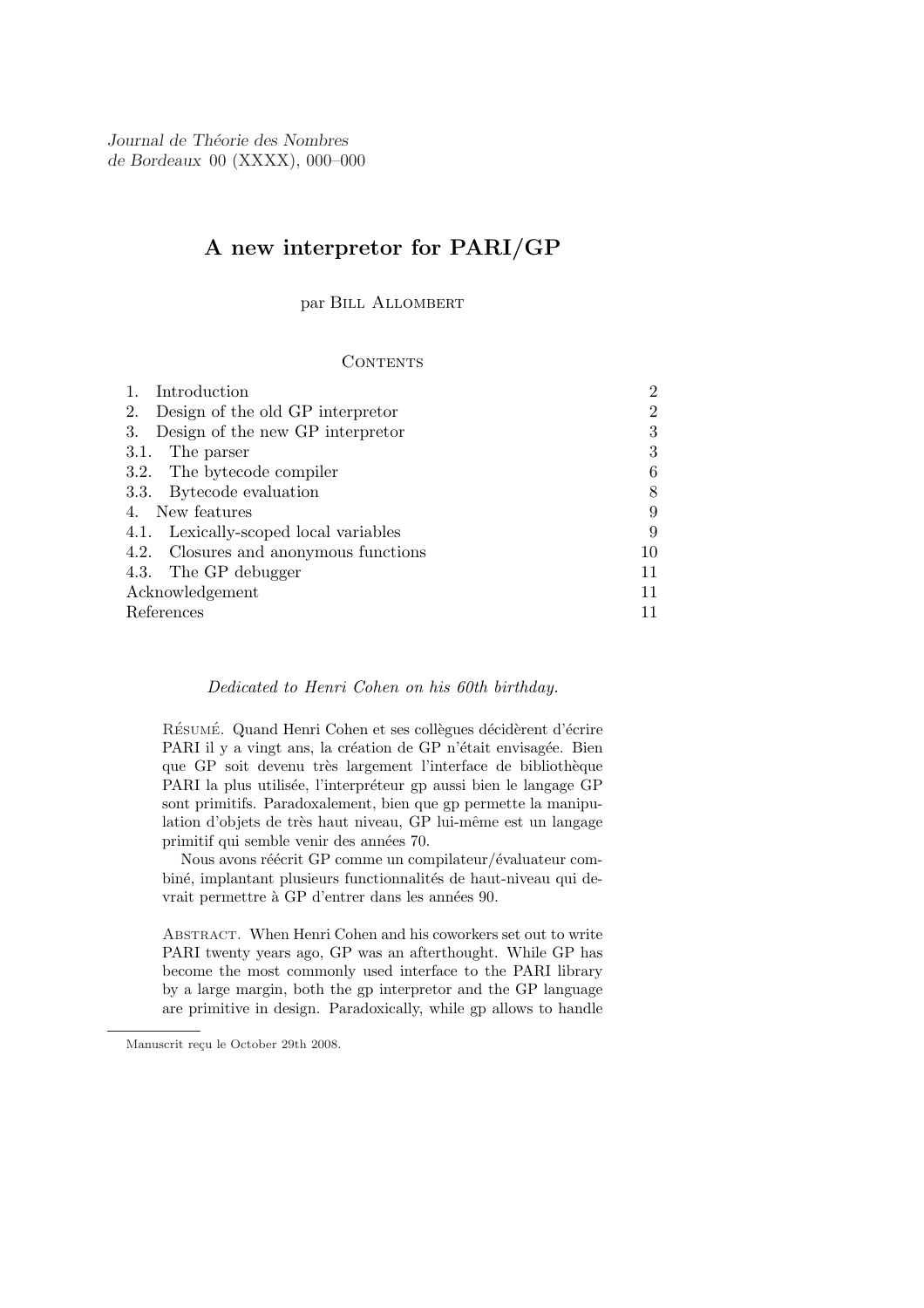#### 2 Bill Allombert

very high-level objects, GP itself is a low-level language coming straight from the seventies.

We rewrote GP as a compiler/evaluator pair, implementing several high-level features (statically scoped variables, anonymous functions, closures as first class objects) that should move GP into the nineties.

# 1. Introduction

The PARI/GP computer algebra system [4] is made of two components:

- PARI, a C library of number-theory oriented functions
- GP, a simple scripting language giving access to PARI.

Since the origin, PARI has been the main focus of PARI/GP development. As a consequence, the design of the GP interpretor is primitive and hard to change. As a result, the GP language is slow and limited in features.

The first GP incarnation was written 20 years ago (mainly by Dominique Bernardi<sup>1</sup>) as a desktop calculator that would use the then nascent PARI library to perform multi-precision arithmetic. When support for functions was added, it became the dominant paradigm for new features: for example in GP, not only do control statements look syntactically like function calls, but they are actually implemented as function calls. As a consequence, GP is a small language in term of features since all the high-level interfaces are actually defined by the PARI library.

When we started to work on the GP2C compiler [1], the deficiency of GP became obvious, and the lack of formal specification hindered the project. As part of our work on GP2C, we documented what the GP interpretor was doing and wrote a test-suite exercising that behavior.

This finally allowed us to write a new GP interpretor that preserved as much as advisable the behavior of the old interpretor. This new GP interpretor is used by PARI/GP since version 2.4.2. Some features presented in this paper are only implemented in version 2.4.3 and later.

# 2. Design of the old GP interpretor

The old GP interpretor was based on a recursive-descent parser that evaluated the code as soon as it was parsed. To perform basic syntax checking before evaluation, the whole parser was duplicated (minus the evaluating code) to form a dummy interpretor that only did syntax checking. Expressions where first syntax-checked and then evaluated.

<sup>1</sup>It was later cleaned up and enhanced by Karim Belabas and Ilya Zakharevich in the midnineties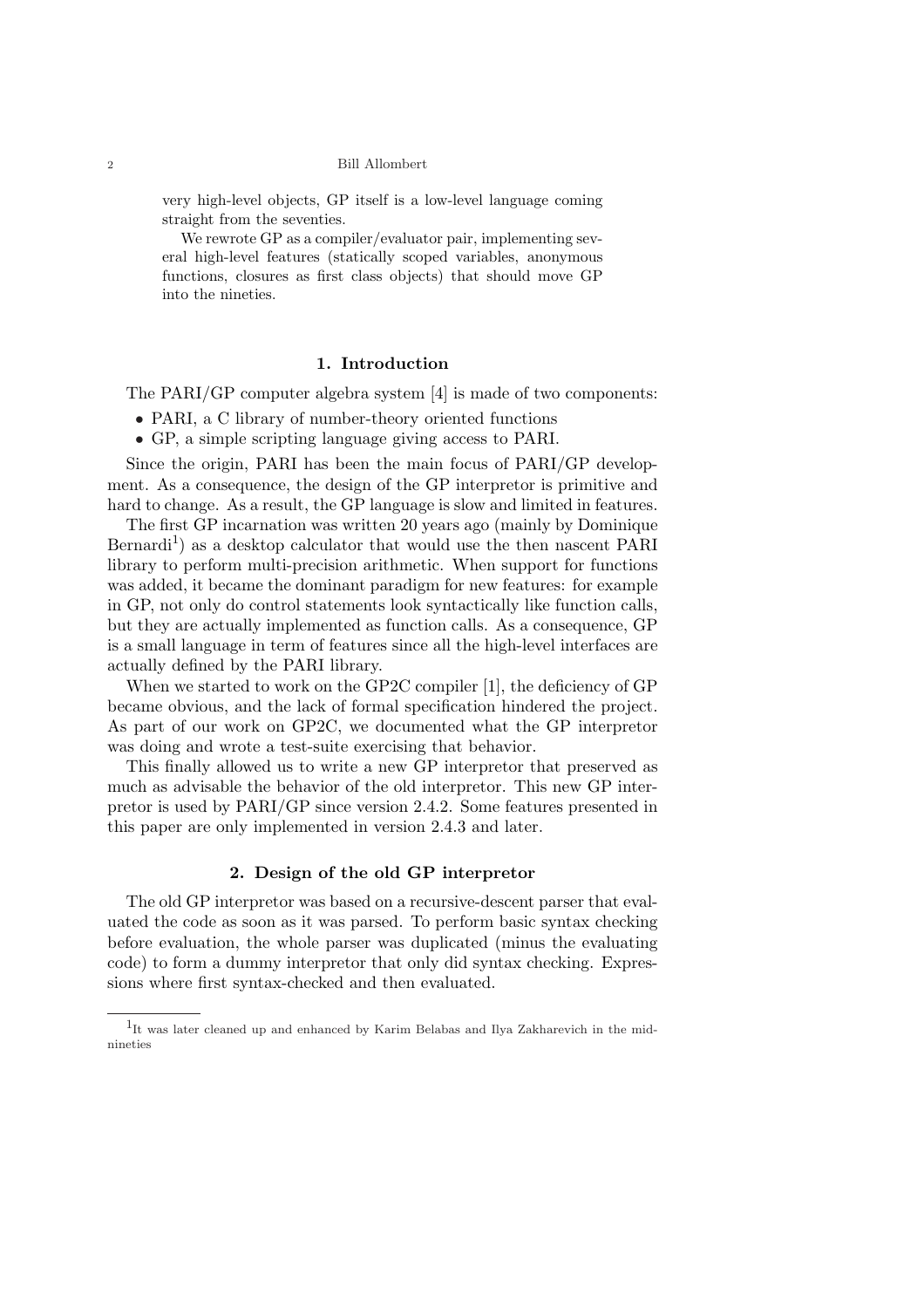This design leads to poor performance since the same expressions need to be parsed every time they are evaluated. In the example below, we observe that longer variables name take significantly more time to be evaluated.

?  $N = 10^7$ ; ? for(i=1,N, Henri\_Cohen) time = 2,720 ms. ? for(i=1,N, ACourseInComputationalAlgebraicNumberTheory) time =  $4,220$  ms.

Features implemented by the old GP interpretor were mostly limited to the ability to call built-in functions, to define new functions and call them, to use global variables (that did not need to be declared), to define dynamically-scoped local variables (in a function header only, not in arbitrary blocks), and to use them. While a large range of control statements and control flow operations were available, they were implemented as builtin PARI functions, not performed by the evaluator properly. However the interpretor was able to detect control-flow change, i.e. analogs of the C statements break, continue and return.

The main task performed by the interpretor was to convert built-in GP function calls to C function calls. For that purpose, built-in GP functions were associated to a C function pointer and a signature which was a character string indicating the return type (void, long, int or PARI object type) and the type of each argument in order.

Special codes denoted arguments of control statement, which should not be evaluated but passed as a character string for deferred execution, and optional arguments.

Calling user functions was performed by recursively calling the interpretor on the function text.

# 3. Design of the new GP interpretor

The new GP interpretor is made of three parts, that are called successively: a parser, a bytecode compiler and a bytecode evaluator, which are detailed below.

# 3.1. The parser.

**3.1.1.** Input filtering and preprocessing. This stage removes comments and white spaces from the input and deals with meta-commands and file inclusions.

For this stage we reuse the old gp filtering code. At the end, the output is a single string.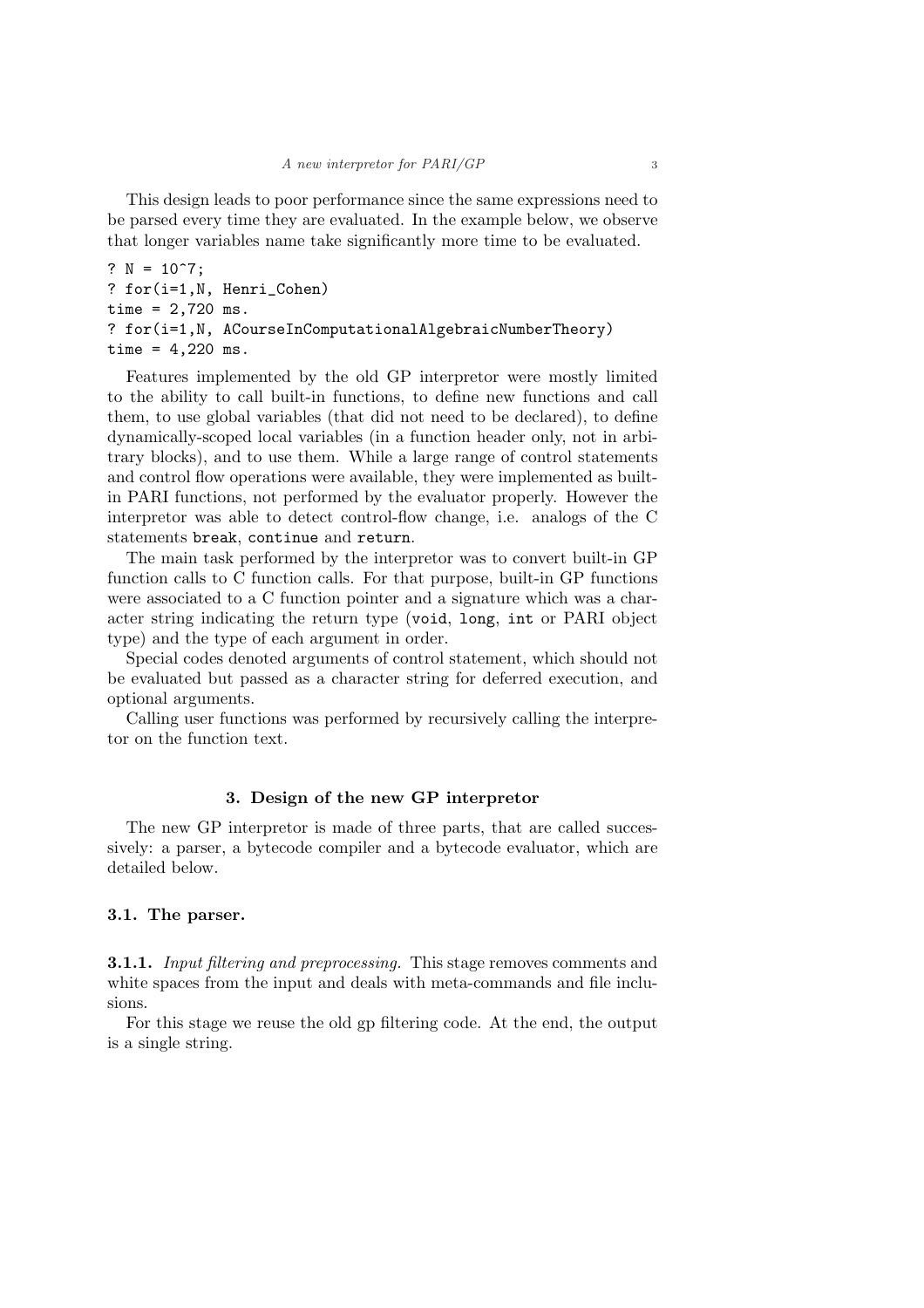#### 4 Bill Allombert

**3.1.2.** Lexical analysis. This stage transforms the input string into a string of tokens. Each token has an associated syntactic value which is its offset in the input string and its length.

For this stage, we have written a simple custom lexical analyzer (function pari lex) which returns the type of the next token in the string along with its length and position in the string. No semantic values are affected to tokens at this stage. Semantic values are computed at a later stage from the offset and length by the compiler. Thus, the lexical analyzer does not need to allocate memory to store values, and spend time copying them.

**3.1.3.** Syntactic analysis. This stage builds a binary tree from the string of tokens. To each node we associate the location of the original expression in the input string.

For this stage, we reuse the grammar written for GP2C. The formal description of the grammar (in bison [2] format) is in the source file src/language/parse.y of the PARI distribution, that we excerpt below.

```
seq: /*empty*/ | expr | seq ';' | seq ';' expr
```

```
expr: KINTEGER
    | KREAL
    | KSTRING
    | '\'' KENTRY
    | expr '(' listarg ')'
    | KENTRY '(' listarg ')'
    | funcid
    | lvalue
    | matrix
    | definition
    | lvalue ' =' expr
    | lvalue "++"
    ...
    | lvalue "+=" expr
    | '!' expr
    | '#' expr
    | expr "||" expr
    | expr "&&" expr
    | expr "==" expr
    ...
    | expr '<' expr
    | expr '+' expr
    ...
    | expr '*' expr
    | '+' expr
```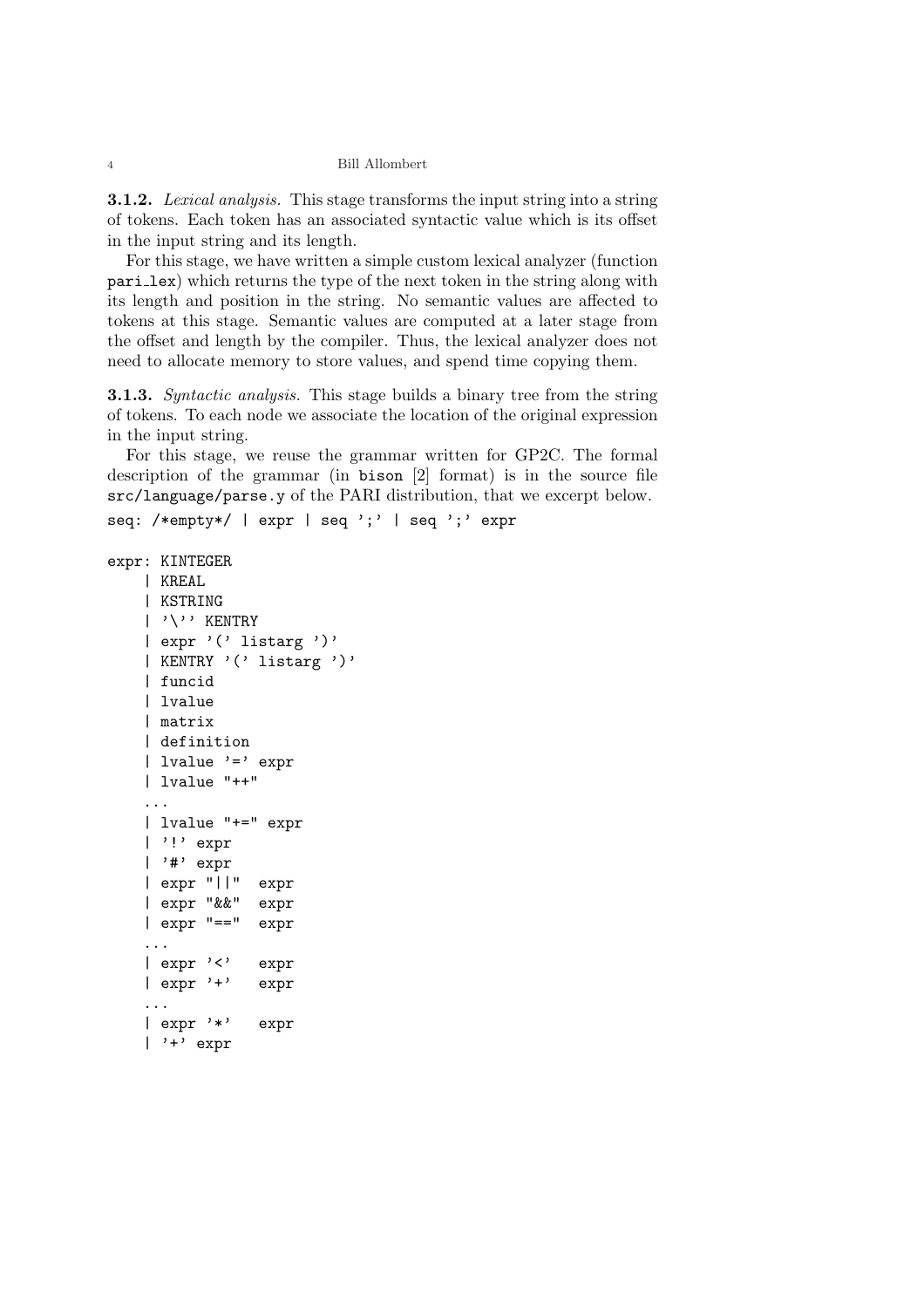```
| '-' expr
    | expr<sup>''</sup>' expr
    | expr '\sim'
    | expr '\prime'| expr '!'
    | expr matrix_index
    | '(' expr ')'
matrix_index: '[' expr ',' expr ']'
    | '[' expr ']'
    | '[' expr ',' ']'
    | '[' ',' expr ']'
lvalue: KENTRY | lvalue matrix_index
matrixelts: /*empty*/ | matrixelts ',' expr
matrixlines: matrixelts ';' matrixelts
   | matrixlines ';' matrixelts
matrix: '[' ) ']'
      | \cdot | '| \cdot |' ';' '| \cdot |'
      | '[' matrixelts ']'
      | '[' matrixlines ']'
listarg: seq | listarg ',' seq
definition: KENTRY '(' listarg ')' '=' seq
           | lvalue "->" seq
           | '(' listarg ")->" seq
```
The bison program is used to generate a stack automaton that matches the grammar (function pari parse) and constructs a syntactic tree. This tree is stored as an indexed array of nodes (defined in the header file src/language/tree.h). It is a binary tree, each node having a label and optionally a left child and a right child. Each node carry the following information:

- function: A label identifying the function of the node (whether this is a constant, a function call, a list of arguments, etc.)
- left/right child: a left or right child (optional)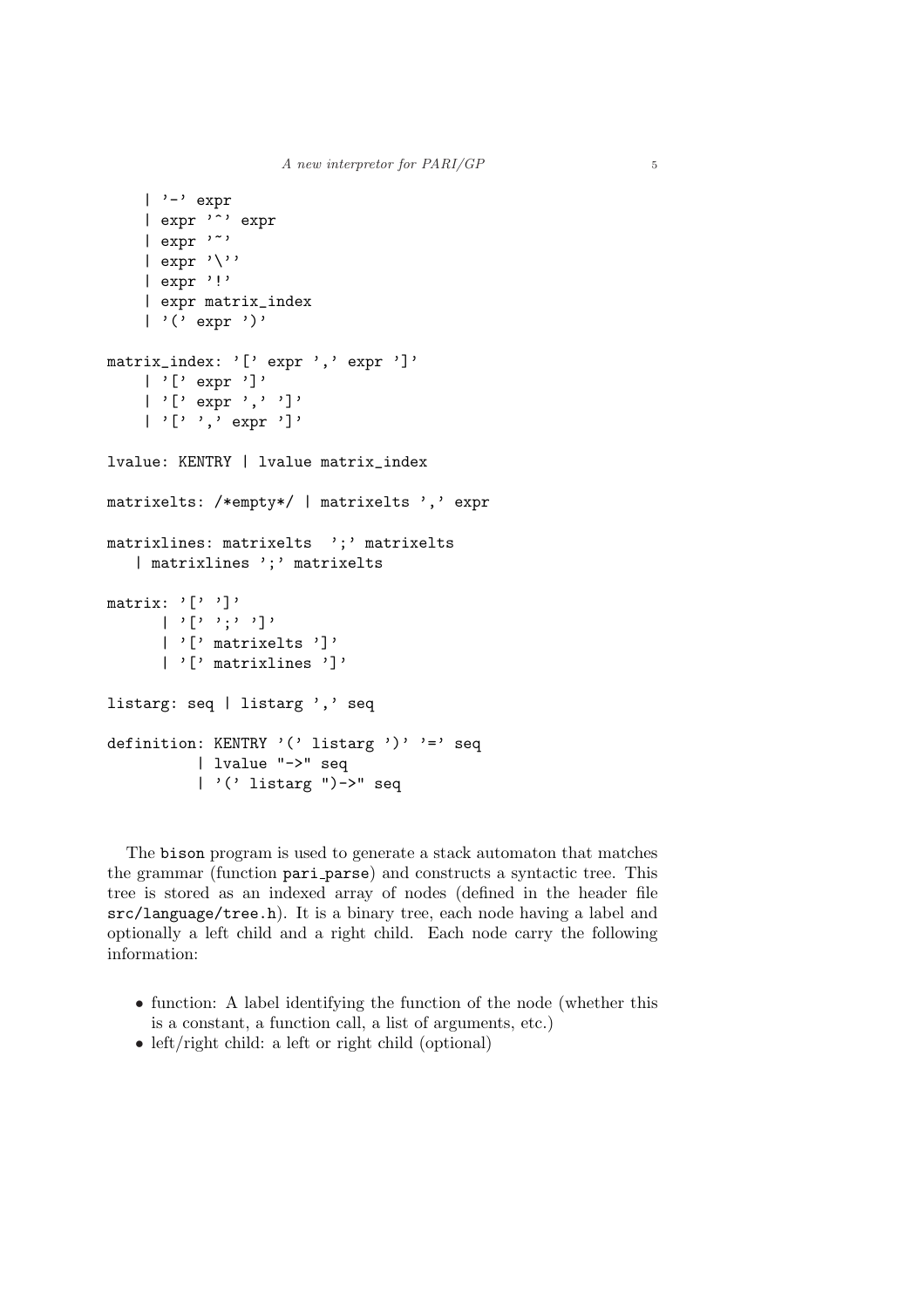### 6 Bill Allombert

• text start, text length: length and pointer to the start of the corresponding text of the full expression represented by the node and its children.

We use the location tracking feature of bison to automatically compute the location of a node from the location of the components tokens.

# 3.2. The bytecode compiler.

**3.2.1.** The **t\_CLOSURE** PARI object. The purpose of the bytecode compiler is to convert the syntactic tree to a t CLOSURE PARI object, hold closures and functions in compiled form. This type has a number of components, some of them optional:

- (1) arity of the object: a small integer.
- (2) bytecode, given as pairs of opcodes and operands; each opcode takes exactly one operand.
- (3) program data: a vector of PARI objects that are referenced by the operands. They can be integers, character strings, or t CLOSURE for deferred evaluation.
- (4) debugging data, for source-level debugging: code position corresponding to each opcode, original names of lexical local variables (as input by the user).
- (5) (optional) source code: a string containing the GP function code as input by the user. This is used to display the object and for sourcelevel debugging.
- (6) (optional) the closure context.

**3.2.2.** The bytecode. We designed a simple bytecode targeting an evaluator that operates on a last-in first-out stack. Each instruction is composed of a one-byte opcode and an operand, coded as a C long integer.

Generally, executing an instruction involves reading a number of input data at the top of the stack, removing them, and pushing a number of output data on the stack which will serve as input to subsequent opcodes. The major opcode families are

- *push*: push an object on the stack.
- call: evaluate a function on arguments taken from the top of the stack.
- typecast: convert the object at the top of the stack to another type, e.g. convert a C integer to a PARI integer.
- *store*: store the object at the top of the stack in a variable.
- *component*: extract a component of an object specified by the value at the top of the stack.

There are no opcodes for control flow, branching or jumping: this task is deferred to special functions that take closures as input.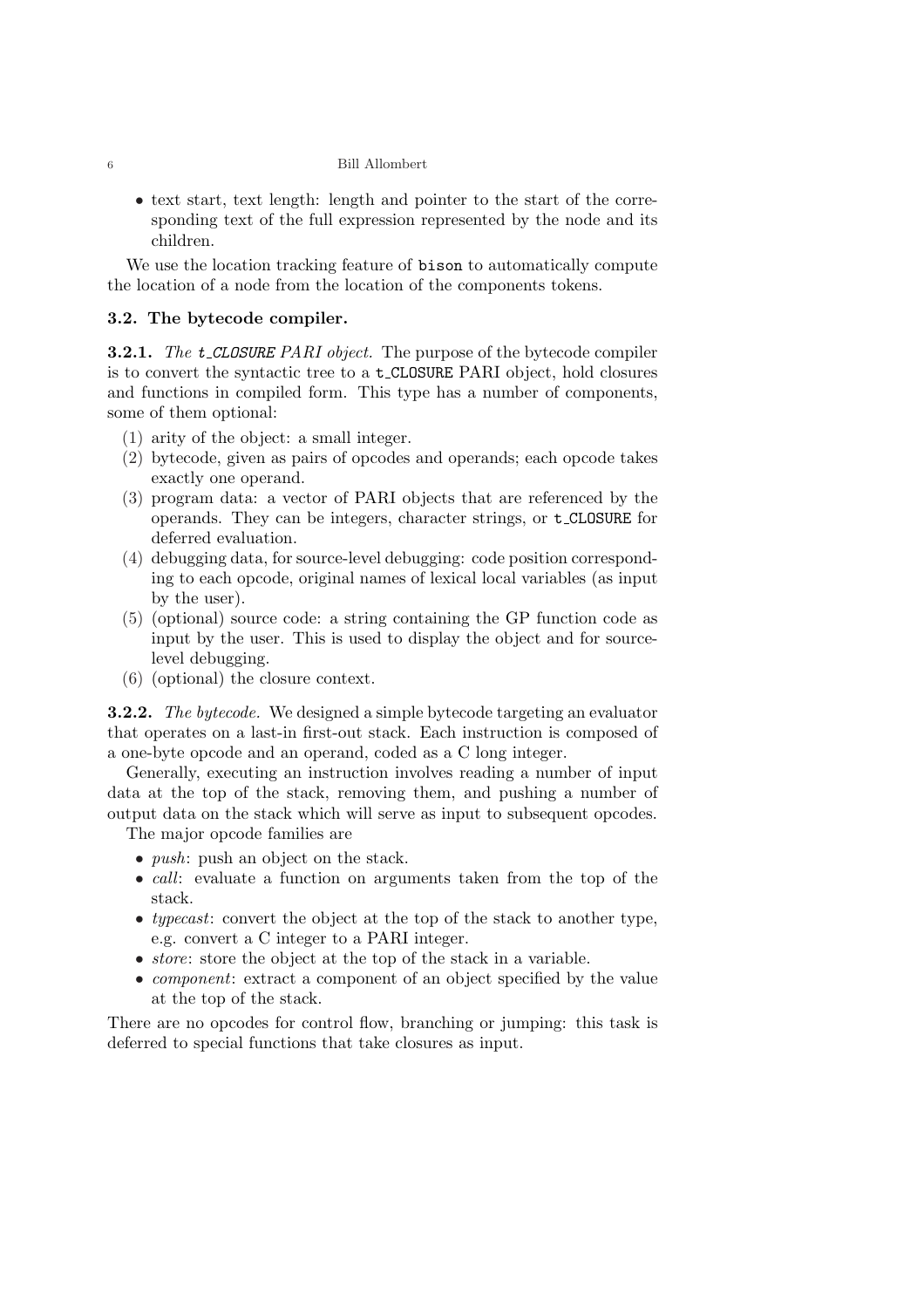The PARI library includes a function closure disassemble that allows to disassemble a t CLOSURE object. The following is a commented example of disassembly:

```
? install(closure disassemble, vG)
? f(x) = 2*x+1? closure_disassemble(f)
00001 getargs 1 \\ take one argument
00002 pushlong gen_2 \\ push 2
00003 pushlex -1 \\ push argument
00004 callgen2 _*_ \\ call multiply
00005 pushlong gen_1 \\ push 1
00006 callgen2 _+_ \\ call add
```
Others bytecodes designed to operate on a stack include the JAVA bytecode targetting the Java virtual machine ([3]), and the internal encoding of user input in several Hewlett-Packard pocket calculators.

**3.2.3.** Copy optimisation. This stage is performed before actual compilation. It annotates the syntactic tree, marking nodes associated to subexpressions that do not alter GP variables. This allows the compiler to know whether it is safe to reuse the pointer to an object instead of duplicating the object. Since GP objects are numerous and possibly very large, removing spurious copying is crucial.

**3.2.4.** Bytecode compilation. This stage generates a **t\_CLOSURE** PARI object from a syntactic tree.

The compiler performs a depth-first traversal of the tree, generating codes for each nodes in turn, in a similar way to the conversion of a syntactic tree to reverse Polish notation.

As a simple example, consider the expression  $a * x + b * y + c$ . The parser returns the following syntactic tree:

```
\frac{1}{\sqrt{2}}Depth-first traversal pt-the tree leads to its simplified Reverse Polish No-
tation (RPN): a \times b \overline{y} + c +. The compiler actually generates the
following series of pairs of opcodes and operands:
00001 pushdyn a
00002 pushdyn x
```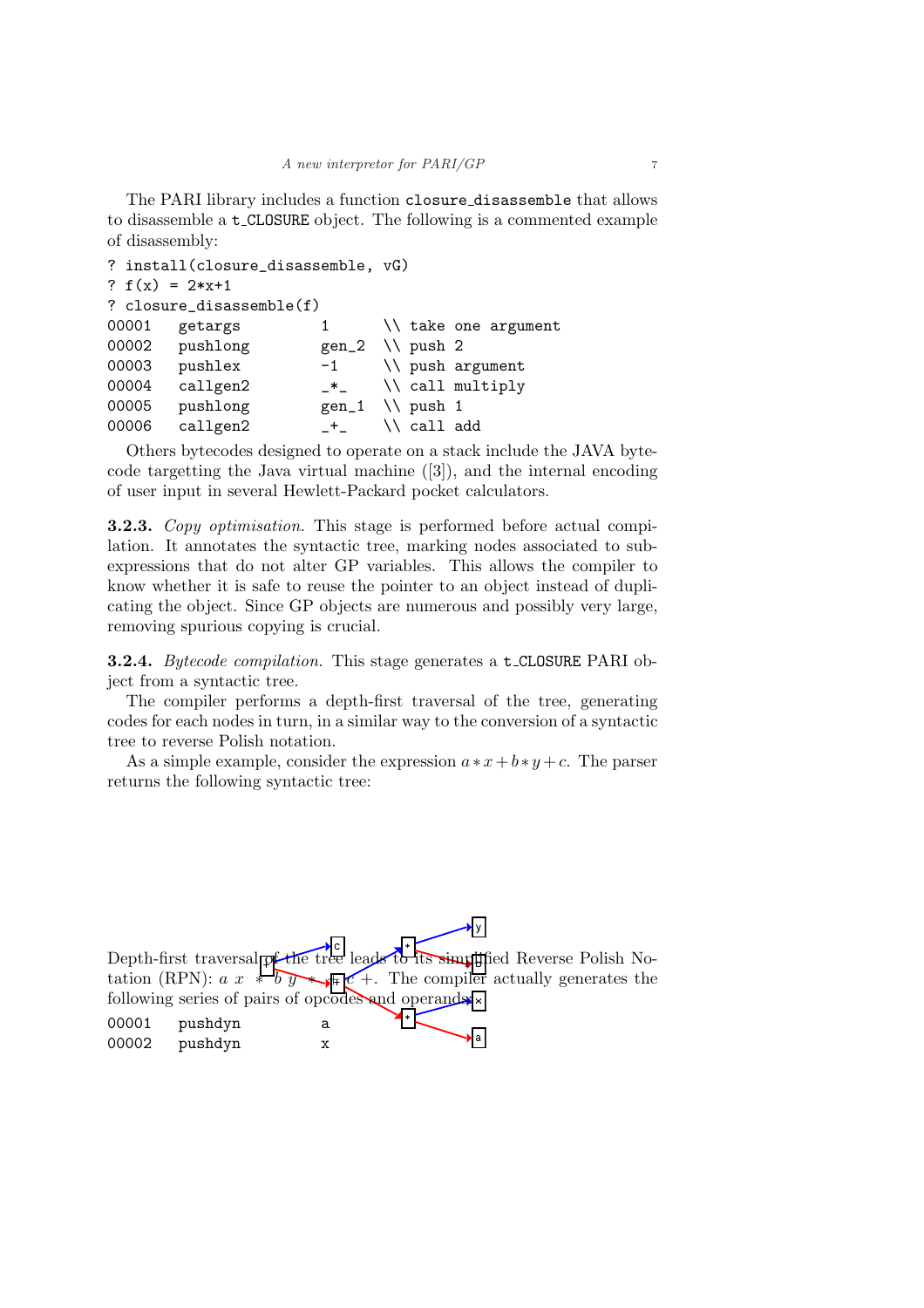| 00003 | callgen2 |    |
|-------|----------|----|
| 00004 | pushdyn  | b  |
| 00005 | pushdyn  | v  |
| 00006 | callgen2 | ж  |
| 00007 | callgen2 |    |
| 00008 | pushdyn  | C. |
| 00009 | callgen2 |    |

The compiler uses the function signatures to compile built-in function calls, by generating opcodes to convert arguments to the desired type, and by generating t CLOSURE PARI objects when the function requires deferred execution, i.e. it is a control statement.

User functions can unfortunately be redefined at run-time, after compilation, and have to use a different calling convention. They take an integer n followed by n data. The evaluator reports a run-time error if  $n$  is larger than the function arity; otherwise it completes the number of data to  $n$  with zeros, and calls the function with these arguments. The latter is responsible for later removing the data from the stack.

The compiler performs other tasks as well:

- it computes the value of immediate data from their text location and stores them in the *program data* component of the closure.
- it generates the full text of the closure and stores it in the *source code* component of the closure.
- it records, for each opcode, the text location of the corresponding node and stores them in the *debugging data* component of the closure.
- it recursively generates closures for objects that require deferred execution: function definition, arguments of control statement function, etc. They are also stored in program data component of the closure.
- it generates copy opcodes when necessary, as instructed by the copy optimizer.
- it generates pairs of instructions that performs garbage collection at run-time.

The compiler is defined in the file src/language/compile.c.

3.3. Bytecode evaluation. The bytecode evaluator takes a t CLOSURE PARI object and evaluates each opcode in turn with respect to a global evaluator stack, then returns, leaving results at the top of the stack. The evaluator does not perform any branching or jumping by itself. However, the evaluation of an opcode can lead to the evaluation of another closure, causing the evaluator to call itself recursively.

A function called by the evaluator can request that the evaluator restore the stack and return immediately. This mechanism allows to implement control-flow change functions (break, next and return).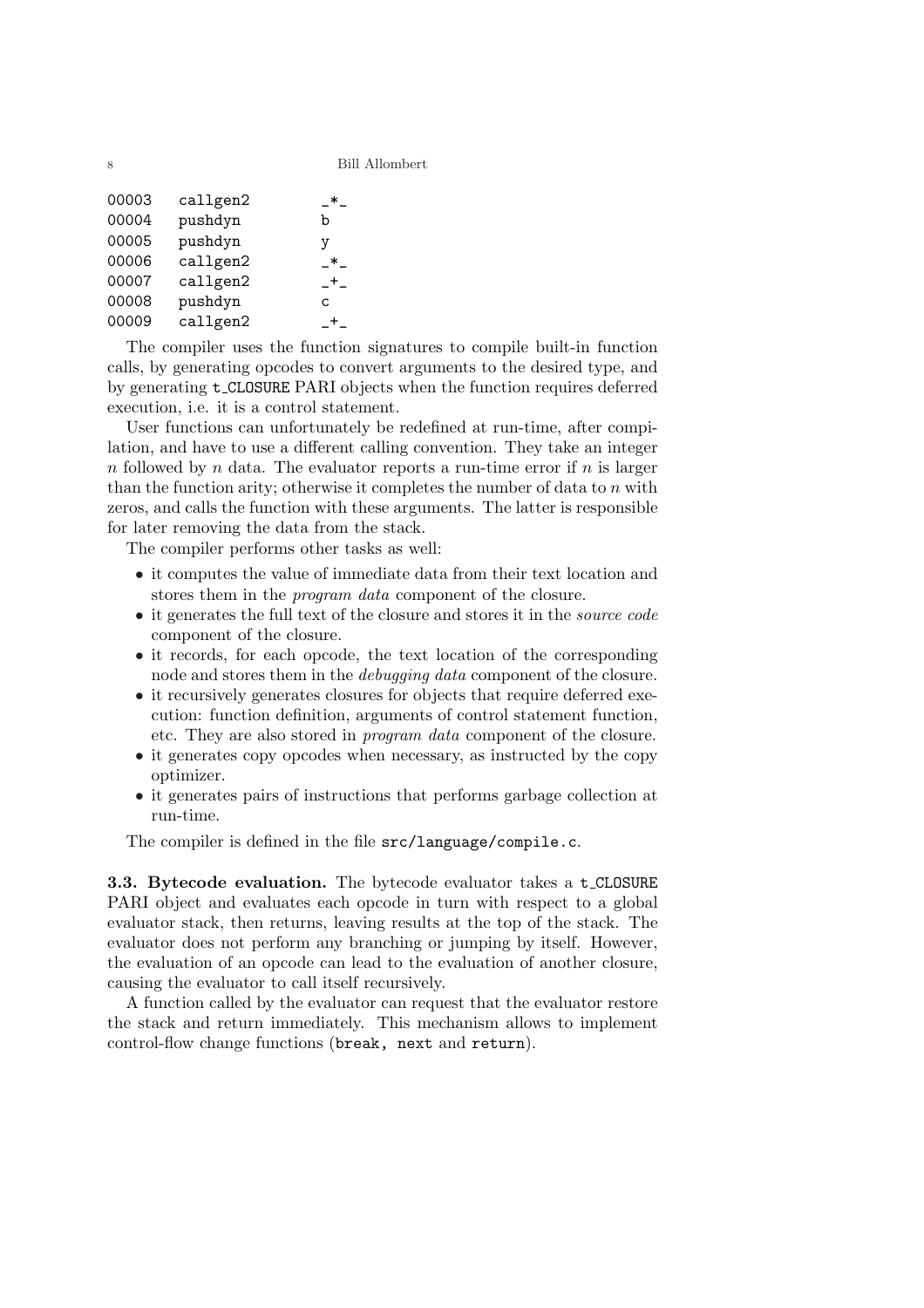The evaluator maintains a call-trace stack that is used by the debugger. Each time it is called, the evaluator creates a call-trace at the top of a stack and records pointers to the t CLOSURE PARI object it is evaluating, and to the variable holding the index of the current opcode. When the evaluator returns, the call-trace is removed from the stack.

The evaluator handles garbage collection, global variables, dynamicallyscoped and lexically-scoped local variables.

The evaluator is defined in the file src/language/eval.c.

### 4. New features

4.1. Lexically-scoped local variables. The old GP interpretor only allowed to define dynamically-scoped local variables, using the local keyword, and only at the start of functions. Dynamically-scoped local variables are inadequate in a large number of situation, because they propagate through function calls.

We added support for *lexically-scoped* local variables through the my keyword. Furthermore, all implicitly declared variables (functions arguments and loop indices) are now statically scoped as well. While this breaks backward compatibility, this was what users generally intended, and prevents common mistakes. For instance, in the following pair of functions

```
ellsquare(e/*mistake*/, P)= elladd(E, P,P);
ellquad(E, P) = ellsquare(E, ellsquare(E, P));
```
the name of the first argument of ellsquare was mispelled, yet if E is dynamically-scoped to ellquad, then the function ellquad will work correctly. Later on, users will wonder why the function ellsquare does not work outside of ellquad.

A further rationale for this change is that the GP2C compiler does not support dynamically-scoped variable and treats all local variables as lexically scoped.

Finally, lexically-scoped variables lead to better run-time performances and less copying: if a lexically-scoped local variable is passed as argument of a user function, this function does not see this variable, so cannot change it; thus an implicit call-by-parameter is used instead of a call-by-value, which would require copying the variable. Such optimizations cannot be performed for dynamically-scoped local variables, because user functions might be redefined at run-time and thus the compiler cannot know whether a function will modify the variable or not.

The following is an example showing the advantage of lexically-scoped local variable:

? last(v) =  $v$ [#v]; ?  $V = vector(10^{\circ}3, i, i); N = 10^{\circ}5;$ ?  $my(v=V)$ ; for(i=1, N, last(v))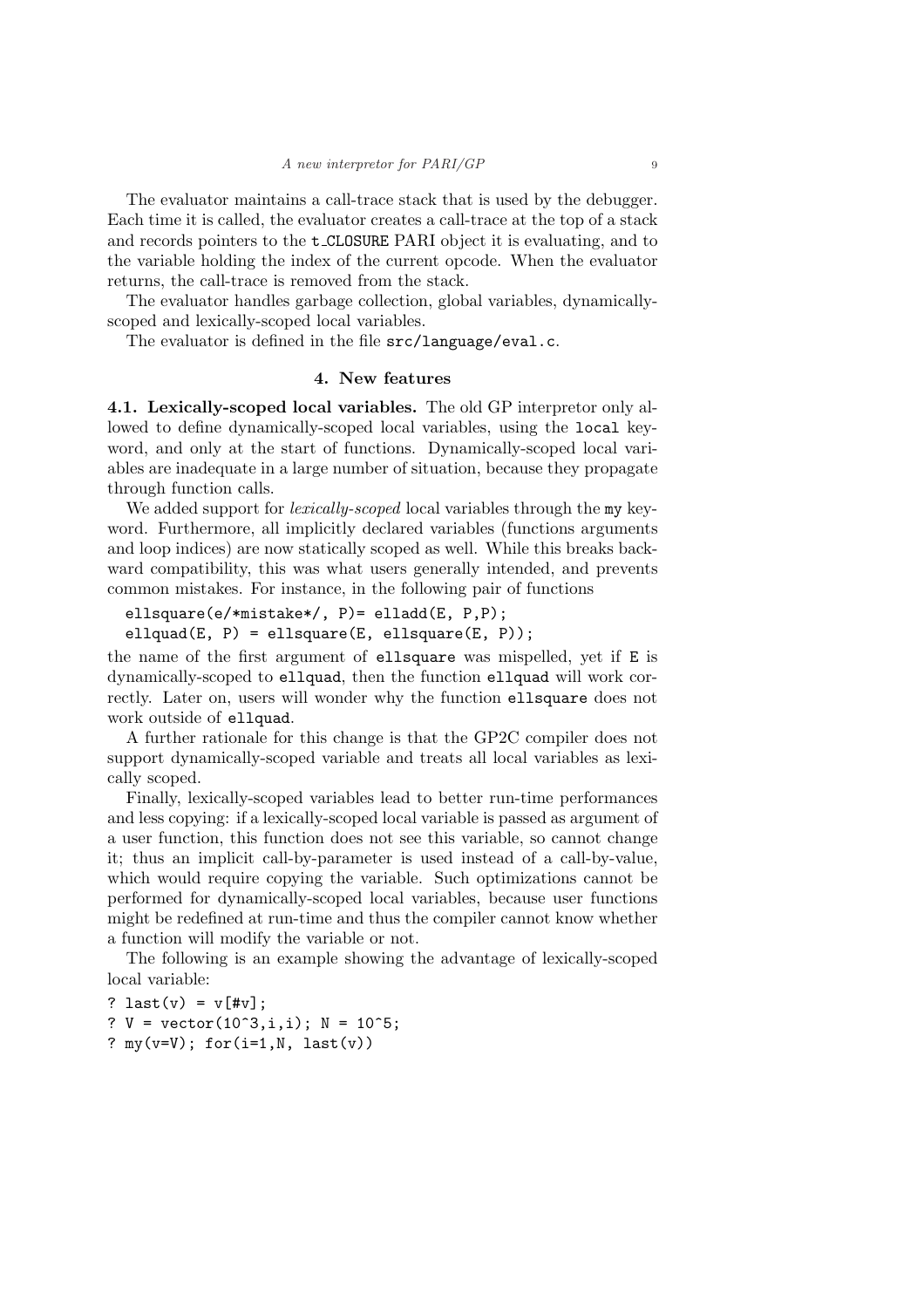```
10 Bill Allombert
```

```
? ##
 *** last result computed in 28 ms.
? local(v=V); for(i=1,N, last(v))*** Warning: compiler generates copy for 'v'.
? ##
```
\*\*\* last result computed in 2,940 ms.

As the example shows it is now possible to define new local variables, either lexically or dynamically scoped, anywhere in the code; their scope lasts until the end of the current t CLOSURE object.

4.2. Closures and anonymous functions. The introduction of the new t CLOSURE object allows PARI to handle functions as first-level objects, and to support anonymous functions and closures.

For this purpose we extended the GP language to allow the definition of anonymous functions using the following syntax:

$$
(x_1, \ldots, x_n) \rightarrow \text{expr}
$$

The traditional form

$$
f(x_1,\ldots,x_n)=\exp r
$$

is now just an alias for

$$
f=(x_1,\ldots,x_n)\rightarrow expr.
$$

Evaluating a bare built-in function name (i.e. not followed by parentheses and arguments, as in  $f = \sin$  returns a  $t$ -CLOSURE PARI object that evaluates to the function, for compatibility with user-defined functions.

This new feature provide a large number of benefits, in particular functions can take functions as parameters, return functions, be stored in local variables, in vectors and matrices. A small number of such higher-level functions have been added (apply, select, vecsort, numerical derivation). For instance, the following one-liner user function returns representatives for the elements of  $(\mathbb{Z}/N\mathbb{Z})^*$ :

 $invertibles(N) = select(x -> gcd(x,N) == 1, vector(N,i,i))$ 

Furthermore, functions now act as closures with respect to lexicallyscoped variables. The closure context is stored in the last component of the closure, and is strictly read-only. More precisely, change to variables in the context are only visible inside the closure. Lifting this restriction would require more fancy garbage collecting than PARI provides.

The following example defines a function pol2func that returns the polynomial function associated to a formal polynomial as a closure:

? pol2func(P,  $v='x) = x -> subst(P, v, x);$ ?  $P = x^4 + 1$ ;  $f = pol2func(P)$ ; ? f(2)  $%3 = 17$